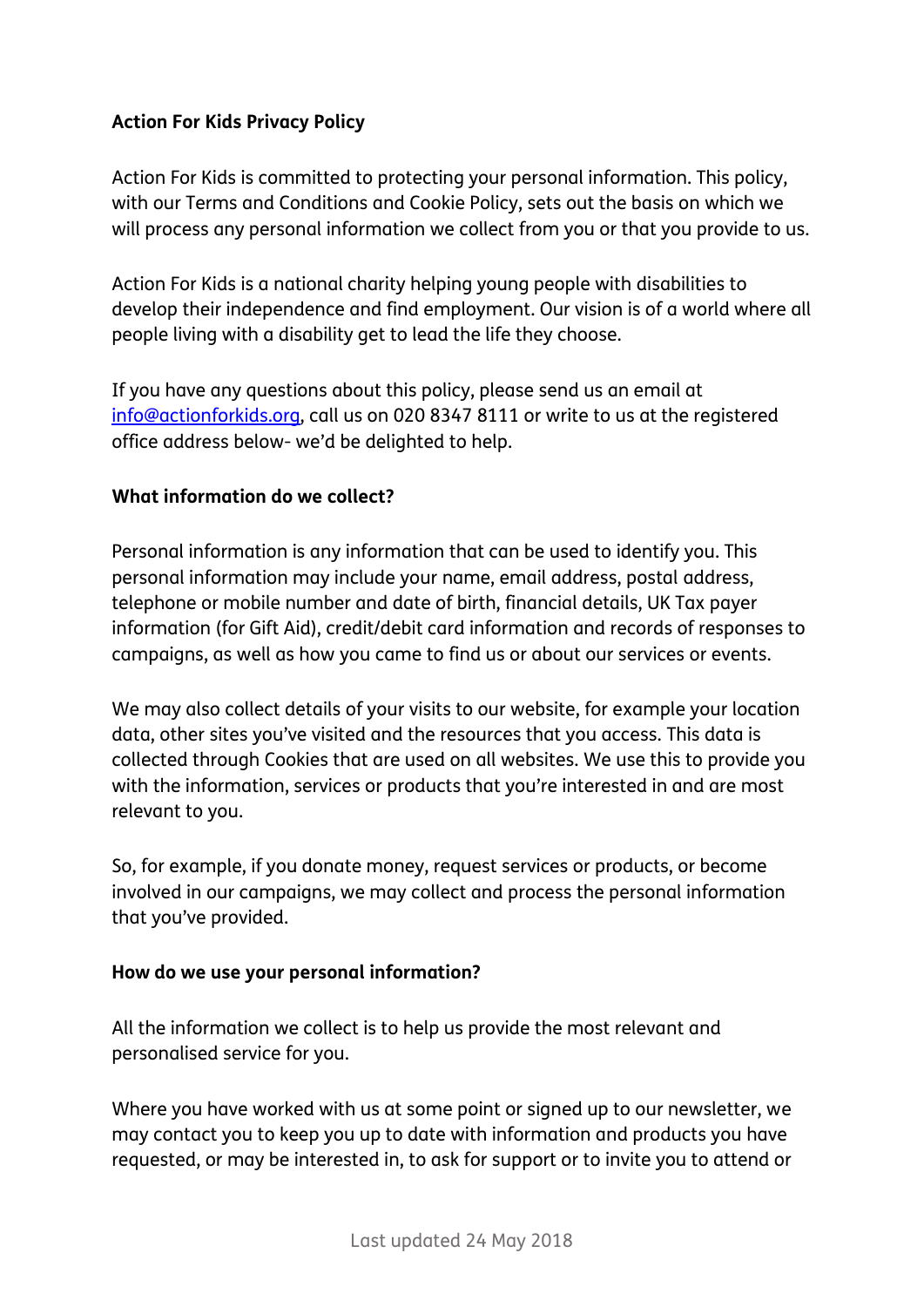help with our events. Where you have donated to us we will also use your information to fulfil our legal responsibilities for financial or Gift Aid reporting.

Unless we are required to share your information for legal or regulatory reasons, to help with a complaint, or to administer a Gift in Will, we will never share your information with other organisations.

We do use third-party organisations to help us collect donations such as JustGiving and Virgin Money Giving, and to help us with our marketing. Where we use external companies to collect or process information on our behalf, we put in place contracts to control how they manage the information they may collect or have access to.

You can unsubscribe or update your preferences at any time by email at [info@actionforkids.org,](mailto:info@actionforkids.org) calling us on 020 8347 8111 or writing to us at the registered office address below.

### **How long will we keep your information for?**

Unless required to keep your information by law, in line with our retention policy we will keep your information for up to 10 years from the end of our relationship with you. This ensures we can meet all our statutory, regulatory and financial reporting obligations.

# **Your rights**

- You have the right to request access to personal information that we hold about you.
- If any of your personal information is incorrect, incomplete or inaccurate you can request it to be rectified or completed.
- In certain circumstances you can ask us to erase your personal information – also known as the right to be forgotten.
- You can ask us to restrict or suspend the use of your personal information, for example, if you want us to establish its accuracy or our reasons for using it.
- You have the right to object to the use of your personal information for direct marketing purposes or where you no longer want to engage with us.
- You can ask us to transfer your personal information to another organisation.